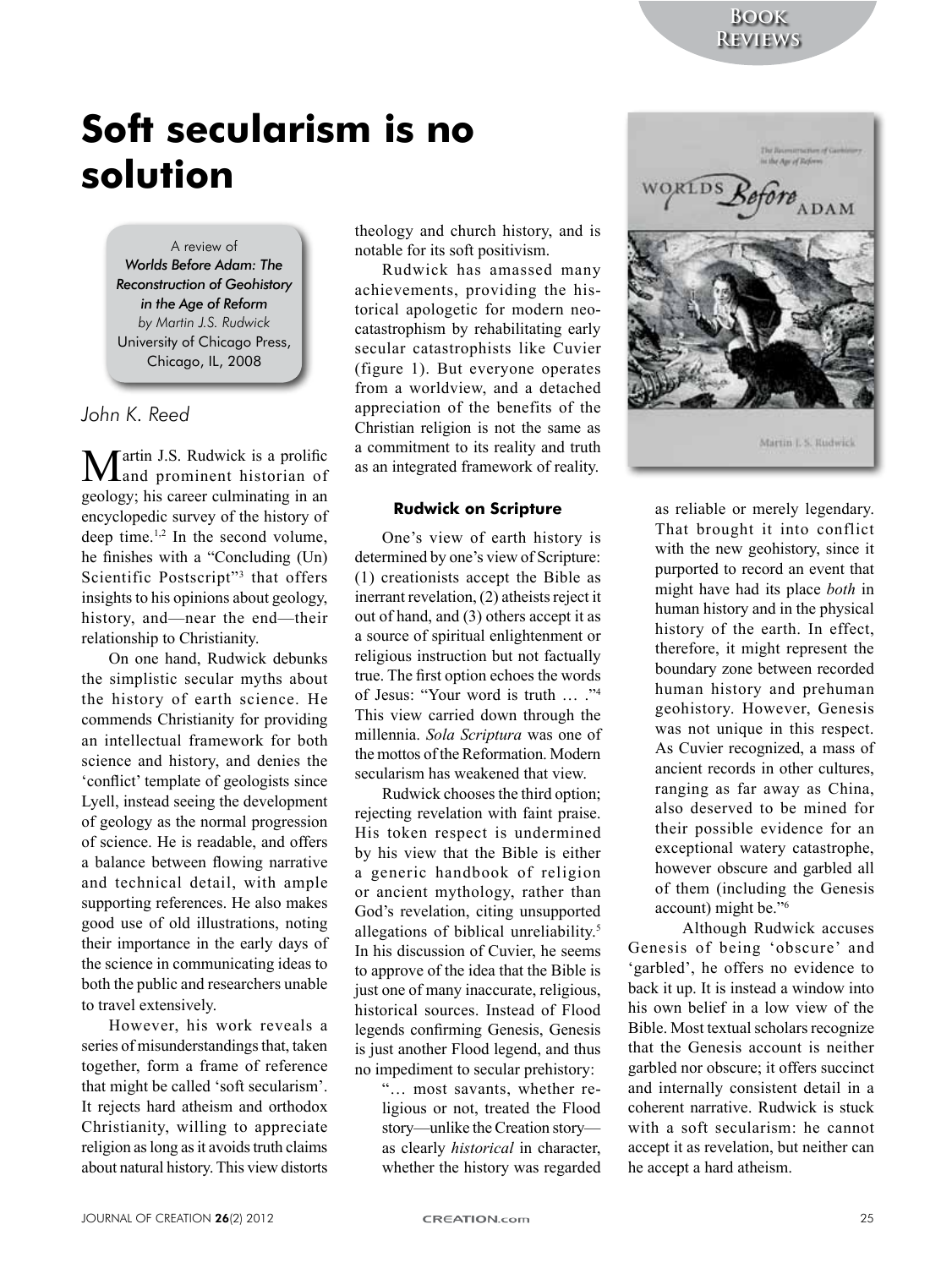

Figure 1. Georges Cuvier (1769-1832) was the leading French naturalist of the early 19<sup>th</sup> century. A brilliant comparative anatomist and paleontologist, he advocated a geohistory distinct from Lyell's by its repeated catastrophes and related extinction events. Ironically, his views are probably more similar to current ideas than Lyell's. His metaphor of fossils as nature's antiquities helped drive natural history away from its biblical roots.

But he cannot run away from the problems of his own view. The Bible is by far the oldest, most complete, and best verified document of ancient history. It has been repeatedly confirmed by archeology and possesses a logical consistency spanning many books, authors, and centuries. Rudwick seems bent on a Kantian quest to deny the factuality of biblical truth, while allowing a spiritual benefit. His low view is also obvious in his diagnosis of the problem between Genesis and geology. He sees no inherent conflict between deep time and the Bible, only between geology and some 'fundamentalists'. That is seen in his cavalier dismissal of both  $19<sup>th</sup>$ -century scriptural geologists and contemporary creationists:

> "But all of them [early geologists] repudiated the 'scriptural geology' propounded by some of their contemporaries among the general

public (almost exclusively in the Anglophone world), with its insistence on a 'short timescale' of no more than a few millennia for the whole of cosmic history. Their attitude was closely analogous to the reaction of modern earth scientists to the similar 'voung-earth' theorizing of some fundamentalists in modern America."7

Note how Rudwick uses the *ad hominem* classification of orthodox Christians as 'fundamentalists', an outworn debating trick.<sup>8</sup> Never defining the term. Rudwick tosses it at both orthodox Christians and atheists, apparently hoping to triangulate between the two extremes. In his quest for the golden mean, all he achieves is the fallacy of the false dilemma.

He digs his hole deeper by defining the 'error' of the 'fundamentalists' as 'literalism', again providing no technical definition and hoping that emotive reactions will win his argument without recourse to scholarship.

"Though the social settings were quite different, in both these situations the underlying issue was and is that of *literalism* in biblical interpretation. In the period covered in  $BLT$  and  $WBA$ , the development of scholarly biblical criticism—motivated as often by the desire to deepen religious belief as to undermine it—had already influenced savant circles, even in benighted Britain, far more deeply than modern secularist myths might suggest  $\ldots$  . Literalistic readings of biblical texts had already been widely displaced by historically and culturally sensitive interpretations, often with the intention of uncovering deeper religious meaning."<sup>9</sup>

His appeal to Enlightenment 'higher criticism'-thoroughly discredited today—is a slender reed. He evinces no understanding of biblical hermeneutics or biblical theology: a cursory understanding of both is sufficient to penetrate his emotive semantics and show his view as outworn and naïve. His belief that critical theology invalidates Genesis has been addressed and shown false in numerous works. $10-12$ 

Rudwick's intellectual issues stem from a refusal to recognize spiritual conflict. Christ said, "He who is not for me is against me... ." $^{13}$ The Bible claims to be true because it originates from a God who cannot lie. That is, and has been, the position of orthodox Christianity and Judaism since Moses came down from Mount Sinai. Rudwick may not agree, but his disingenuous attempt to allow the Bible to be religiously true but factually false is hypocritical, though it mirrors the views of early Christian geologists like Buckland and Sedgwick. In many ways, a blunt atheism is a more straightforward position.

#### **Rudwick on 'conflict'**

The heart of Rudwick's confusion is his overreaction to the Enlightenment myth of an inherent conflict between science and religion. He rightly denounces the secular 'warfare' meme, but instead of properly noting a worldview conflict, he concludes that there is no conflict at all, again committing the fallacy of the false dilemma. Many have written about the worldview conflict, and  $Stark<sup>14</sup>$  in particular provides a better explanation for the secular propaganda. However, Rudwick's treatment of the history of geology is a step forward from the standard 'science vs religion' tale. A better understanding of theology could have saved him from his distorted views of Scripture, the Church and science.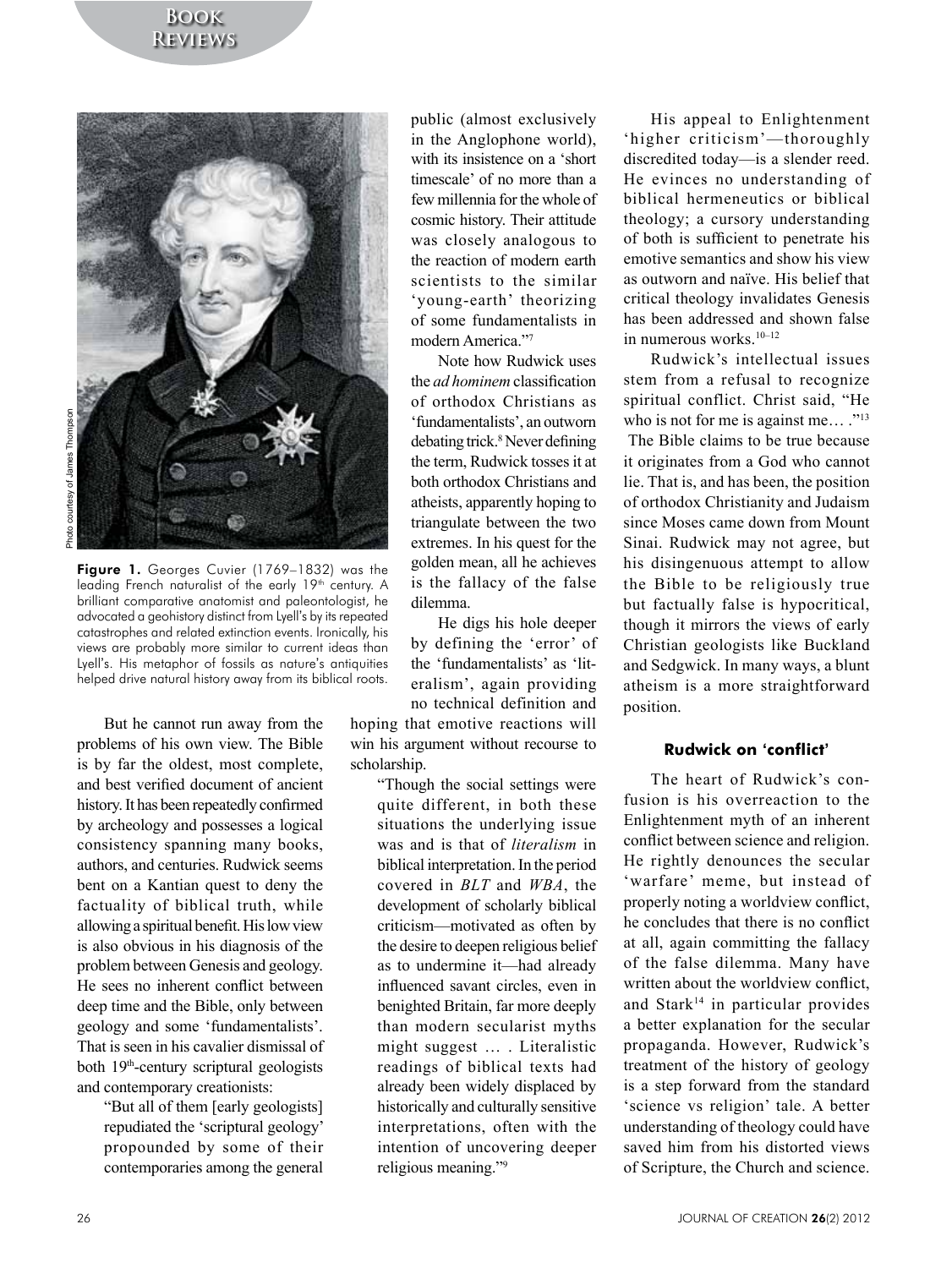#### *Enlightenment mythology is false*

Having read many original sources and examined the lives and work of countless savants during the  $18<sup>th</sup>$  and  $19<sup>th</sup>$  centuries. Rudwick dismisses the secular 'war' between science and religion, though he is more accepting of the positivist view of the evolution of knowledge. Stark explained the purposive deception of the Enlightenment secularists, and had Rudwick looked more closely at the 'higher criticism' that he thinks invalidates Genesis, he might have seen its origins in the same ideas that created secularism per se.

There is no doubt that Rudwick, like any other educated person, is aware of the claims of the inherent incompatibility between Christianity and science:

"I have left to the end of this concluding essay any mention of the supposed controversy in the history of geology that now looms largest in the public mind, or at least in the minds of many of my friends and colleagues ... . On hearing that I was exploring the history of a dawning realization that our species is a recent newcomer at the tail end of a lengthy geohistory, their reaction was almost always, 'I suppose then that you'll be dealing with the conflict between geology and Genesis' or 'between geologists and The Church' ormost sweepingly—'between Science and Religion."<sup>15</sup>

He understands the fundamental deceit in this position; that it is motivated by atheist animosity towards Christianity:

> "The great fallacy in the 'conflict thesis'—a fallacy sedulously fostered (by?) those modern commentators who can fairly be described as crusading atheistic fundamentalists—is that it treats both sides of the supposed conflict as reified and ahistorical entities: 'Science' and 'Religion'."<sup>15</sup>

#### *But conflict is real*

Overcorrecting to an error can be as dangerous as the original mistake. Although Rudwick is correct to dismiss the Enlightenment myth, he discards both baby and bathwater by claiming there is no conflict, ignoring secular attacks on Christianity since the Enlightenment. This antagonism should be obvious to anyone, much less a renowned historian. But since it deals with fundamental principles of theology and philosophy, many prefer to avoid the fight. Rudwick avoids any discussion of these issues, despite their being widely documented elsewhere.<sup>16,17</sup>

He also misses the fallacy of equivocation, and ironically misses his own point. Secularism and Christianity—the true combatants can be accurately described as 'reified and ahistorical' entities. As worldviews, they are quite properly ahistorical in the sense that their propositions are universal. If there is any correspondence between truth and reality, then "reified"—seeing abstract ideas as real—is also an appropriate descriptor of a worldview, if it is true. But instead of using these terms thoughtfully, Rudwick uses them pejoratively.'

Fundamental contradictions cannot be synthesized. Thus Rudwick's 'no conflict' thesis is no truer than the Enlightenment cant about science and religion. But Rudwick wants to have it both ways. On one hand, he notes:

"In fact I have tried, on the contrary to follow the historical actors themselves, not only in their accent on fieldwork and their international outlook and so on, but also in the way they treated any such 'conflict' as marginal."<sup>18</sup>

Yet at the same time, and apparently missing the irony, he describes the ongoing and virulent reaction to the scriptural geologists by secularists.<sup>19</sup> Rudwick dances perilously close to another fallacy by implying that they were wrong because

the 'elite' geologists all disagreed with them. In other words, Rudwick makes the same error as Buckland, Sedgwick, *et al.* ... he compromises whatever part of orthodox Christianity gets in the way of secular natural history and then proclaims peace!

So Rudwick uses the inconsistent faith of inconsistent elites to dismiss orthodox Christianity. But truth and error do not reside in the expertise of the advocate. The scriptural geologists illustrate the tension between Christians who are consistent with their faith and those who are not—the same tension seen today. The example of compromisers like Buckland and Sedgwick (figure 2) blinded Rudwick to the real warfare, despite his attempt to make any conflict a matter of personal disagreement:

"On the issues of the earth's timescale there was therefore no significant conflict between geology and Genesis, or between geologists and a 'Church' that in reality was far from monolithic. The only conflict—sometimes and locally—was between scientific savants (including those who were religious believers) on the one hand, and specific sections of the wider public on the other."20

Except for the scriptural geologists, of course!

#### **Rudwick on science**

Errors of omission and commission flow from Rudwick's soft positivism, more an attitude now than a philosophical school:

"I know that there are enough varieties of positivism to permit the professors to retain their individuality, but I insist that behind the multiplicity of technical jargons there is a single doctrine. The essential point of that doctrine is simply the affirmation of science, and the denial of philosophy and religion."21

This neatly sums up Rudwick's position. It is this elevation of science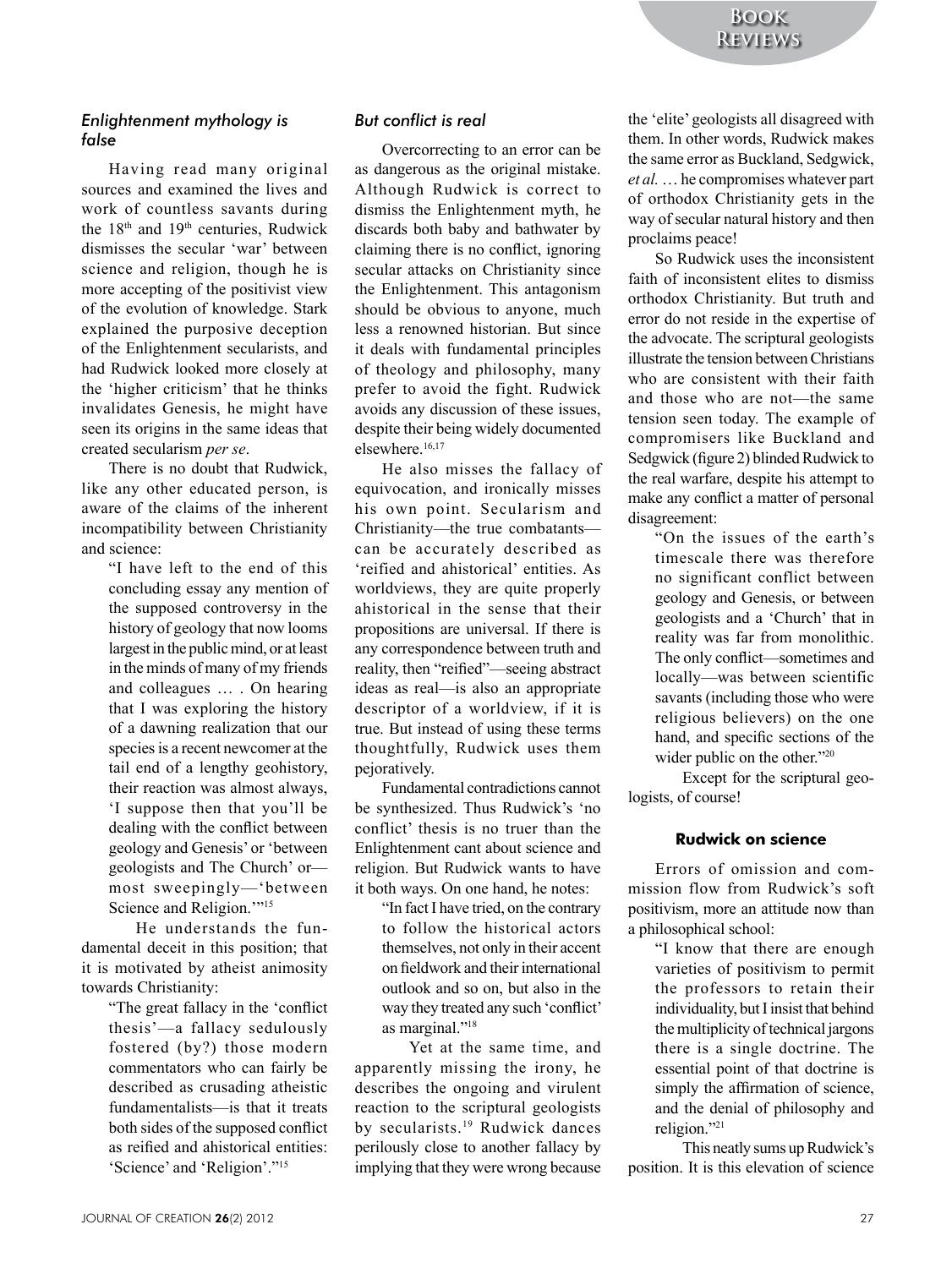# **Book Reviews**



Figure 2. Adam Sedgwick (left) and William Buckland (right) professed Christianity, yet rejected Genesis in favour of their beloved natural history—a position quite similar to that of Rudwick.

that blinds Rudwick to his own tacit admission that the timescale was a *priori* and not *a posterior* (figure 3).

"For example, those savants who came to be called geologists, whether or not they regarded themselves as religious believers, treated the question of the *timescale* of geohistory as having been settled long ago and once and for all. In their opinion it had become clear beyond question that the timescale was vast, far beyond the whole of recorded human history and indeed literally beyond human imagination, even though no quantitative figures could be attached to it."7

Anything that was settled 'long ago' is remote from current evidence. and Reed<sup>22</sup> has shown the 'evidence' of the day to be deficient. That is why the more telling phrase is that it was settled 'once and for all'. Empirically speaking, *nothing* is settled once and for all because there is always the possibility of new data and ideas. Rudwick's wording reinforces the idea that deep time was a philosophical template of history, not an empirical conclusion of science.

In another telling quote, Rudwick states:

"... Buckland, adapting the issue to the local circumstances of England ... narrowed down

Cuvier's multicultural approach to the single issue of the historicity of the Genesis account. Yet in the long run even Buckland followed his geological colleagues, and notably the pious Sedgwick, in abandoning the equation between the puzzling 'diluvial' phenomena and any early human records, recognizing that the former were much more ancient than the latter  $\dots$ . All this was not a triumph of Science over Religion, but simply a case of the usual scientific learning process, in the course of which the chronologies of geohistory and human history came to be more clearly distinguished and differentiated."7

There are two important statements here. The first is that the advent of geohistory was merely the 'usual scientific learning process', which ignores the prior rejection of Christianity by secularists. The second, in the following sentence, ignores the reality that the study of unique past events is history, not science, $16$  and Rudwick sees no distinction. Furthermore, the framework of history is derived from theology or philosophy. Deep time and secular prehistory were derived from materialistic metaphysics, just as Genesis is the position of the Christian worldview.

#### **Squaring the circle**

This confusion over science, history, religion, philosophy, and worldviews reaches its culmination in Rudwick's take on Christianity. Ultimately, it is an attempt to square a circle. He wants Christianity as a religion, as a culturally significant foundation for science and history, but without regard for its ultimate truth. This pragmatic extreme cannot work. Christianity cannot provide useful axioms to undergird science and history unless the theology that justifies those axioms is true.<sup>16,17,23</sup> We must carefully trace Rudwick's two-fold argument to find its flaws.

#### *Christianity was useful …*

Rudwick applauds the role of Christianity in the development of geology and natural history:

> "Finally, I have suggested in *BLT* that the Judeo-Christian cultural tradition had a far more profound role in the shaping of the new practice of geohistory, and a strongly positive one at that. What was transposed from human history into geohistory, from culture into nature, was not only a fertile set of metaphors and analogies, but also an underlying belief in the *historical* and therefore profoundly *contingent* character of the world, both human and non-human."7

But there is another, valid, view of this history. It is that secular enemies of Christianity stole Christian axioms and paradigms without considering the resulting inconsistencies.<sup>16</sup> This might have been excused at the time, since Europe was steeped in Christianity, but it is less excusable that modern historians have missed that point. It seems clear in retrospect, but only to one ready to recognize the warfare between Christianity and secularism. Rudwick's inability to see this conflict blinds him to the corollary. He does not see that Christian theology cannot be imported into secularism without consequence: